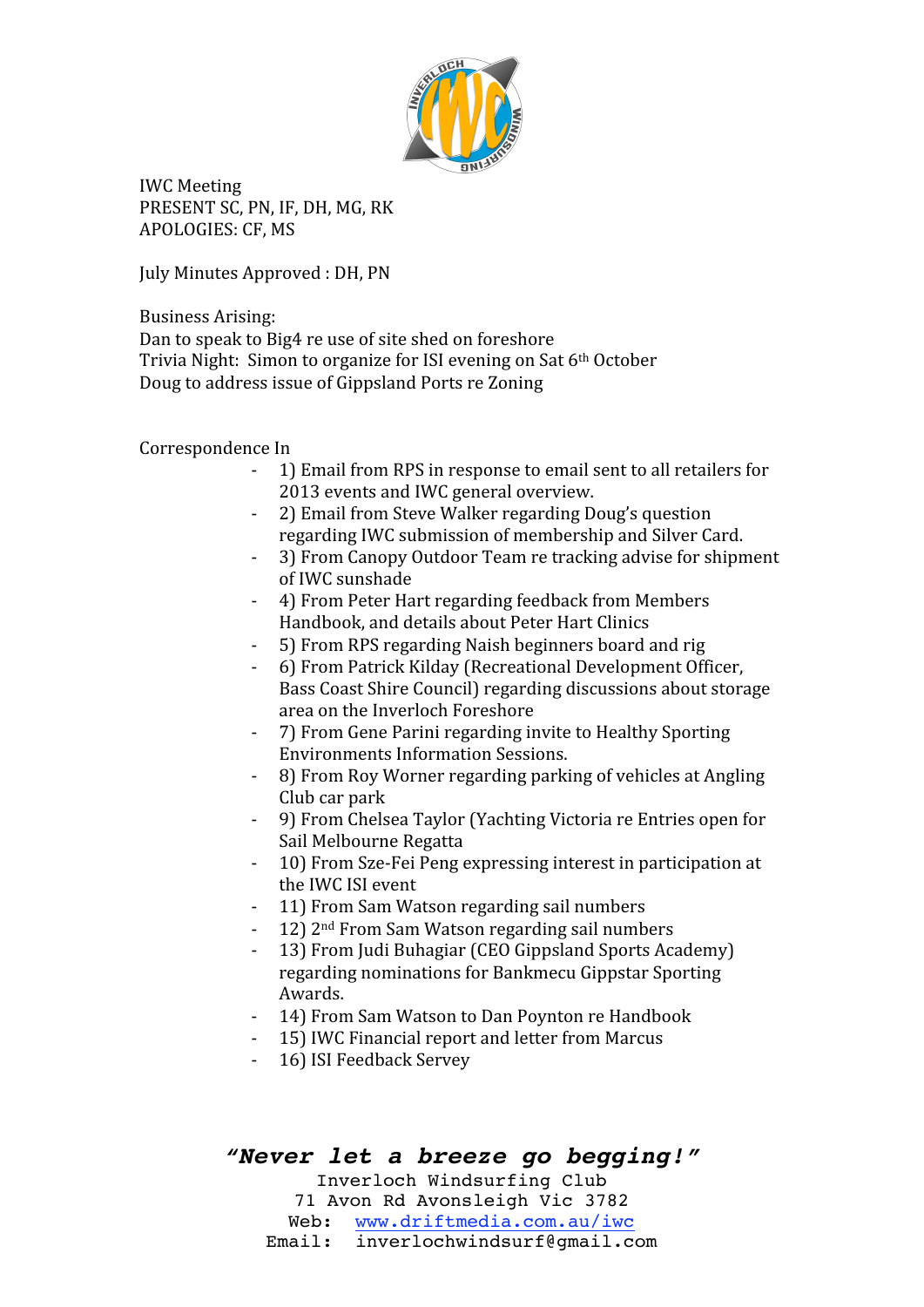

Correspondence
out

- ‐ 1)
From
Doug
Hocken
to
windsurfing
retailers
regarding
2013 season
overview
and
a
brief
outline
IWC's
current
situation.
- ‐ 2)
From
Doug
Hocken
to
Steve
Walker
at
YV
regarding
how
to submit
membership
details
for
YV
Silver
Card
- 3) From Doug Hocken to Peter Hart thanking him for use of articles
for
the
Club
Handbook.
Club
Handbook
also
attached.
- 4) Notification of special meeting on August  $12<sup>th</sup>$  to discuss future
IWC
Events.
- ‐ 5)
From
the
President's
desk
re
Southerly
Busters,
Retailers, Peter
Hart
Clinics
and
Membership
form
- ‐ 6)
Simon
Chambers
sent
Minutes
to
Special
Meeting
held August
12th
to
all
members
whom
attended.
- ‐ 7)
From
Doug
Hocken
to
Patrick
Kilday
(Bass
Coast
Shire Council)
regarding
equipment
storage
facilities
in
Inverloch
- ‐ 8)
From
the
President's
desk
re
Brass
Monkey's
Competition, IWC
on
ABC
Radio
and
TV,
Successful
Grant
application, overseas
trip
and
AGM
coming
soon.
- ‐ 9)
From
Doug
Hocken
to
Roy
Worner
in
reply
to
email
about parking
situation
at
Angling
Club
on
Fridays.
- ‐ 10)
From
Doug
Hocken
to
Sam
Watson
regarding
sail
numbers
- ‐ 11)
From
President's
desk
re
Brass
Monkey's
review,
ISI information,
Media,
Grants
and
AGM
coming
soon.
- ‐ 12)
From
Dan
Poynton
to
Sam
Watson
re
Coaching
Course
and Beginners
Syllabus.
- 13) From Doug Hocken to RPS re ISI
- 14) From Doug Hocken to SHO re ISI
- 15) From Doug Hocken to Zu re ISI

NOTE‐All
correspondence
is
to
be
uploaded
to
Basecamp
with
'Correspondence In"
as
the
category.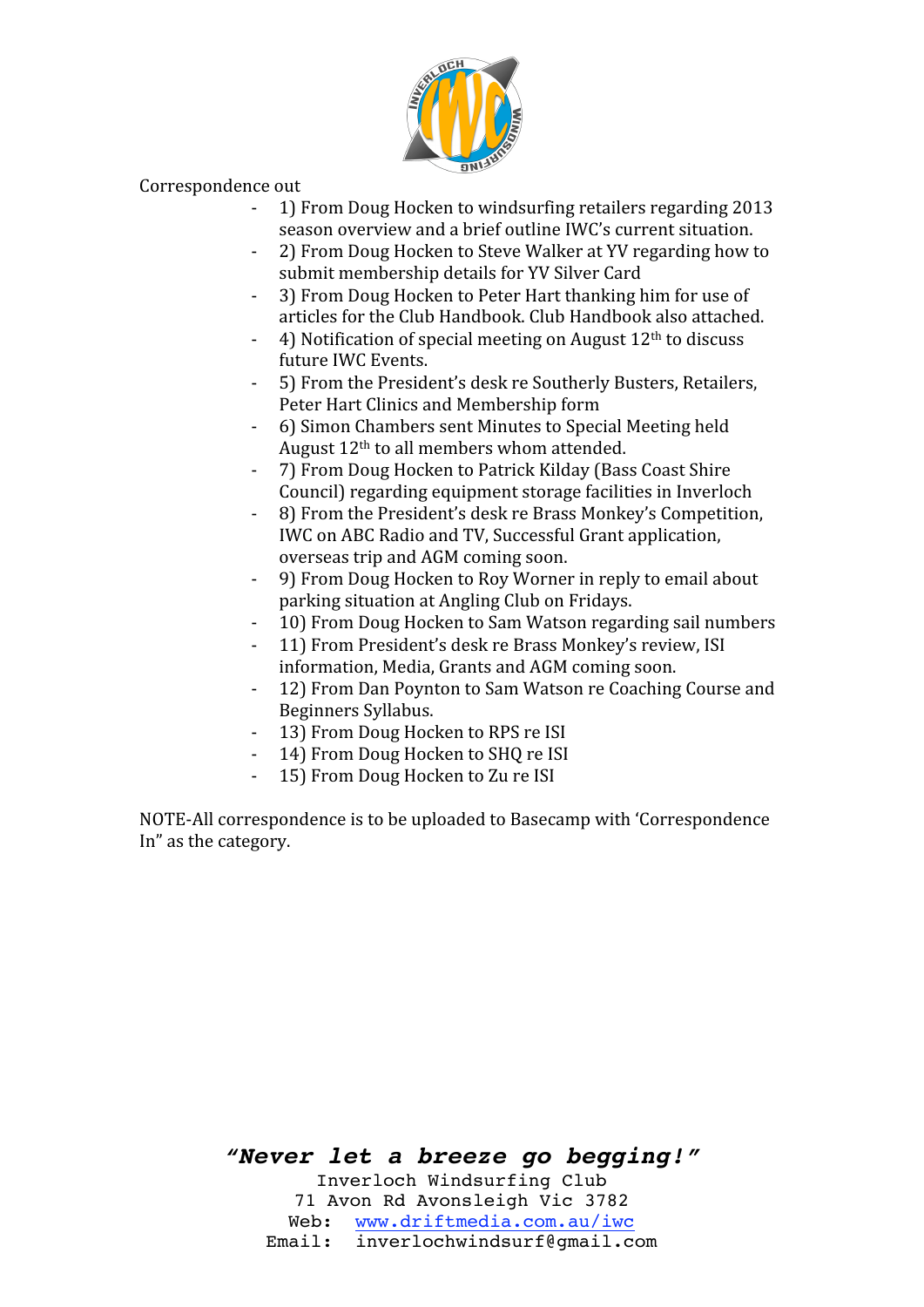

### Treasurers
Report
for
July

#### **IWC August 2012 Financials**

**Transaction Account** 

| <b>Opening Balance:</b>                       |  |                                                                         |                                                                                              |  |                |                           |   |                               | s                                | 3.829.21                         |
|-----------------------------------------------|--|-------------------------------------------------------------------------|----------------------------------------------------------------------------------------------|--|----------------|---------------------------|---|-------------------------------|----------------------------------|----------------------------------|
| Date<br>1/08/2012<br>13/08/2012<br>31/08/2012 |  | Code<br>MB - membership<br>Prof - Professionals<br>Prof - Professionals | <b>Description</b><br><b>FFNNFY PFDLAR</b><br>Yachting Victoria<br><b>Bass Coast Council</b> |  | <b>Deposit</b> | 70.00 \$<br>$1.991.00$ \$ | Ś | Withdrawl<br>٠<br>340.00<br>٠ | <b>Balance</b><br>Ś<br>- S<br>\$ | 3,899.21<br>3,559.21<br>5,550.21 |
| <b>Closing Balance:</b>                       |  |                                                                         |                                                                                              |  |                |                           |   |                               |                                  | 5,550.21                         |

### PRESIDENTS
REPORT

President's
Report
September
2012

Past president's reports have been looking back. Tonight's is looking forward and includes some challenges
for
us
all
to
take
up
and
run
with.

Thanks to the hard work of committee the club has been very successful in establishing itself. We have created a formal club structure with all the necessary requirements to meet our membership needs. We have run over 18 months of events that I am proud to say have been very successful. So
what
now?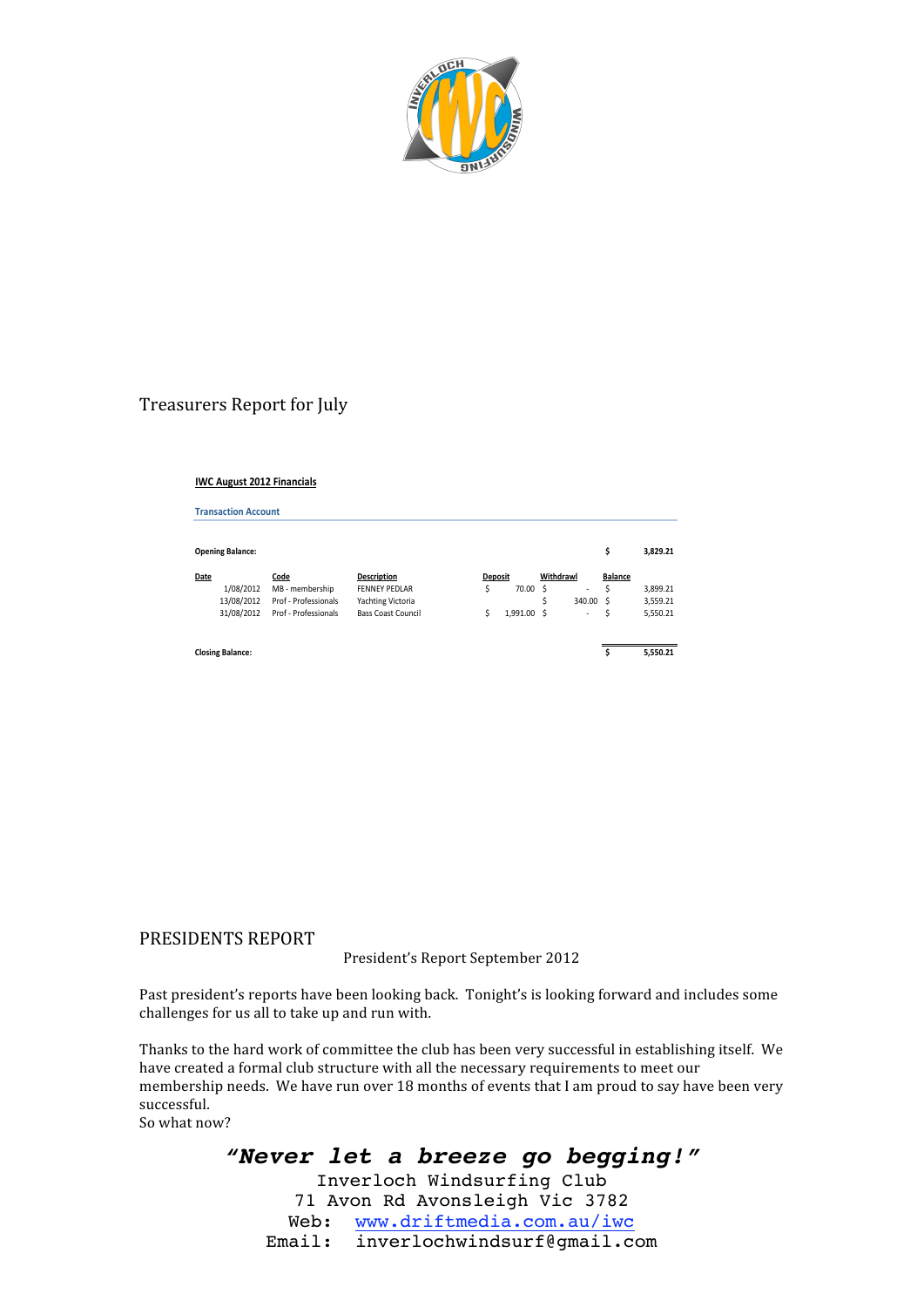

Simple isn't it! Just do more of the same I hear you say.

No, I say, this is where the hard bit starts. We have set the bar at a level and we now need to raise it.

The
club
has
been
successful
because
we
provide
a
fun,
friendly
and
encouraging
environment open
for
all
people
of
all
abilities
to
join
in.

Whilst continuing this we also need to encourage our members to progress their skills especially our juniors and beginners. We need to encourage more female involvement in events. We need to
be
more
active
in
the
community.

Part of this is establishing a formalized training facility by becoming a Yachting Australia Training Centre. This will provide two benefits to the club giving our members a structured learning environment to progress and further enjoy their windsurfing and also to give our trainers internationally recognized qualifications. Encouraging females to our club will come by offering
specific
female
only
events
that
are
run
and
organized
by
them.

Getting involved with the community will come about with our involvement in things like SANDS and
People
with
a
disability
beach
day.

We also need to meet our members' needs and be flexible enough to incorporate those needs into
the
club's
programs.

We,
as
a
committee
should
be
talking
with
our
members
and
asking them what they would like to see the club doing. A club that does the same events every year will soon
get
stale
and
lose
its
members
as
they
tire
of
the
same
old
format.

We as a committee need to have new members join committee or ask members along to meetings to
provide
input
to
provide
freshness
and
new
ideas.

So
my
challenge
to
all
committee
members
looking
forward
to
an
exciting
new
season
is Go out of your way to welcome members on club days

Provide a fun, supportive and happy environment on club days for members to enjoy Be proactive in encouraging more females to attend our club days. Perhaps one idea is introduce them to our sport through SUP?

Encourage our juniors and beginners to take the next step to get them totally hooked. Eg Sherelee,
Simon's
friend,
Claire (Clayworks)

Talk to our members and ask them "What would you like to see the club do?"

God created us with one mouth and two ears for a reason - listen to what our members have to say.

Now
Gold
Star
Time

One
Gold
Star
to
Daniel
for
his
work
on
ISI

Two
Gold
Stars
to
Mick
for
his
extensive
work
on
the
club
website
and
also
gaining
considerable media
coverage
with
the
ABC
radio,
internet
and
TV
and
also
Channel
ten
and
Boards
UK magazine.

### AGM
Date:
SUN
14
OCT

Simon
to
organize
AGM
Notification
4
weeks
prior
to
meeting.

#### EVENTS:

ISI

Kate
from
Red
Elk,
available
from
8
am
Sunday

Saturday
Night‐
Inlet
is
booked
by
Soccer
Club.
There
are
some
tables
available if
required.

Other options: Captains Room- upstairs of the Esplanade Hotel, Café Tsunami Angling
Club,
or
Rippleside‐
Doug
to
inquire??

Numbers:

estimated
15‐20
starters

Prizes:
approx
\$750
so
far

## *"Never let a breeze go begging!"*

Inverloch Windsurfing Club 71 Avon Rd Avonsleigh Vic 3782 Web: www.driftmedia.com.au/iwc Email: inverlochwindsurf@gmail.com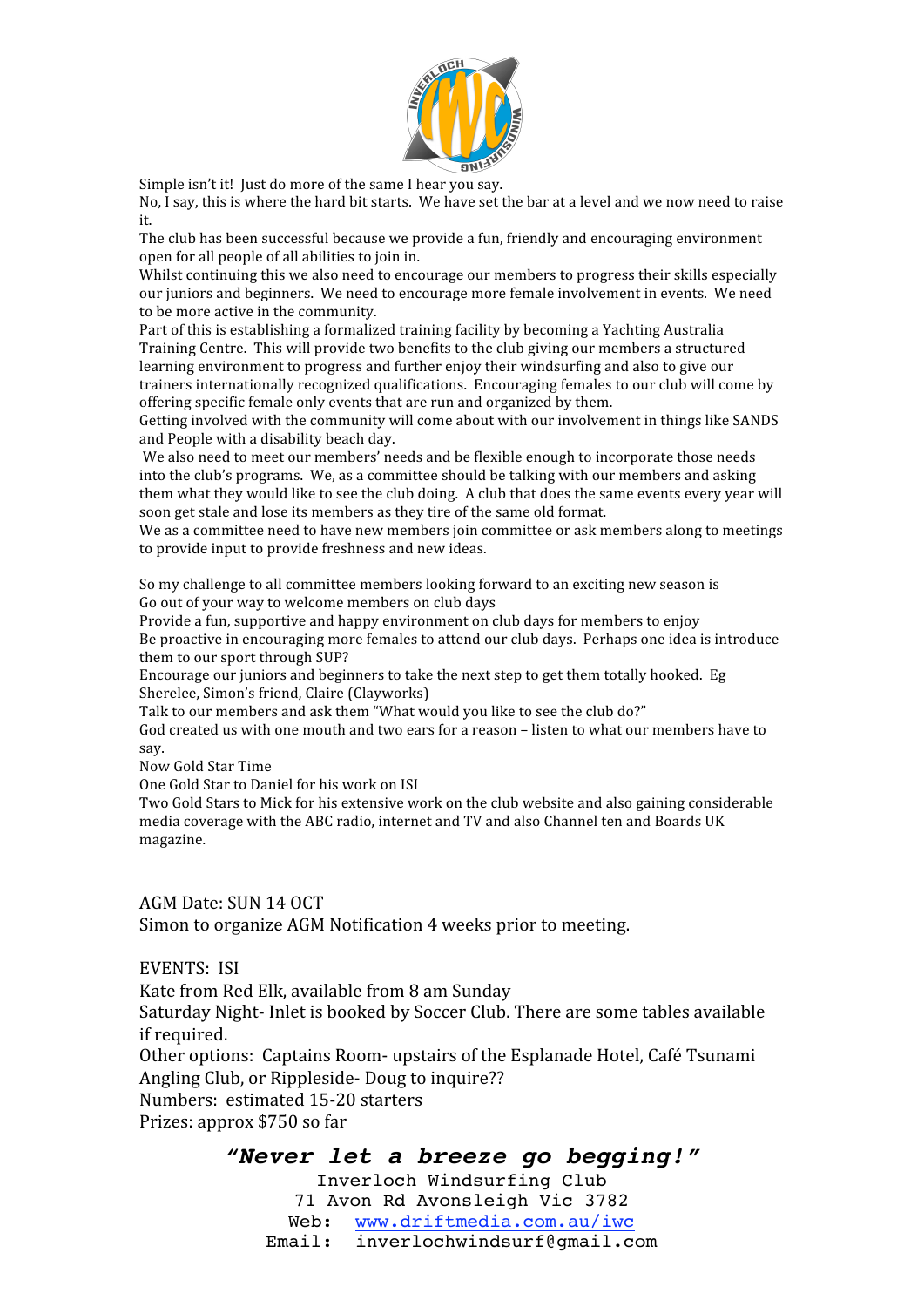

Trophies
to
be
collected

SEASON
OPENER 14 Oct- Garage Sale and AGM Starting
at
10AM
with
Garage
Sale,
BBQ
lunch
and
AGM
to
follow.

EVENTS
CALENDER

- 1) Speed
Fortnight‐
22
SEP‐7
OCT
- 2) ISI
6‐7
OCT
- 3) Windsurf
League
Racing‐
Pt.
Henry‐Geelong‐
18
NOV
- 4) IWC Dreamteam @ WV Classic- 2 DEC & 2 MAR
- 5) ‐
People
with
a
Disability DEC
8 ‐
Cowes
Yacht
Club
- 6) SHQ
Caravan
of
Horror‐
5‐6
JAN
- 7) Zu
Womens
Sailing‐
2‐3
FEB
- 8) Core
Wavesailing‐
9
FEB‐
2
MAR
- 9) RPS
Longboard
Challenge‐
17
MAR
- 10) Australia Day 26,27,28 JAN- SUP RPS DEMO??
- 11)Overnight
Sailing
Adventure‐
floating‐
APRIL
- 12)Brass
Monkeys ‐
1
JUN‐
31
AUG‐
floating
event

Other
possible
events Tarwin
Race
to
Pub
(Kato)‐
do
as
a
social
trial
first Windsurf
Rugby
(Kato) Handicap
Race
(Kato) Relay/
Rally
Race Sth
Gipps
YC Road
Trips Trivia
night Overseas
Trip Sailing
for
SANDS Training
Days‐
floating
events

MG
to
upload
EVENTS
to
Calender

SAIL
NUMBERS

AUS
prefix
is
provided
by
WV/
AWA
through
IWF. YA
also
have
AUS
number
regulated
for
any
class
with
an
international
standard. IWC
can
use
any
prefix
it
wishes. Is it important to have a sail number? If so which one-AUS, IWC ACTION:
Everyone
to
gauge
member's
reaction

INSURANCE: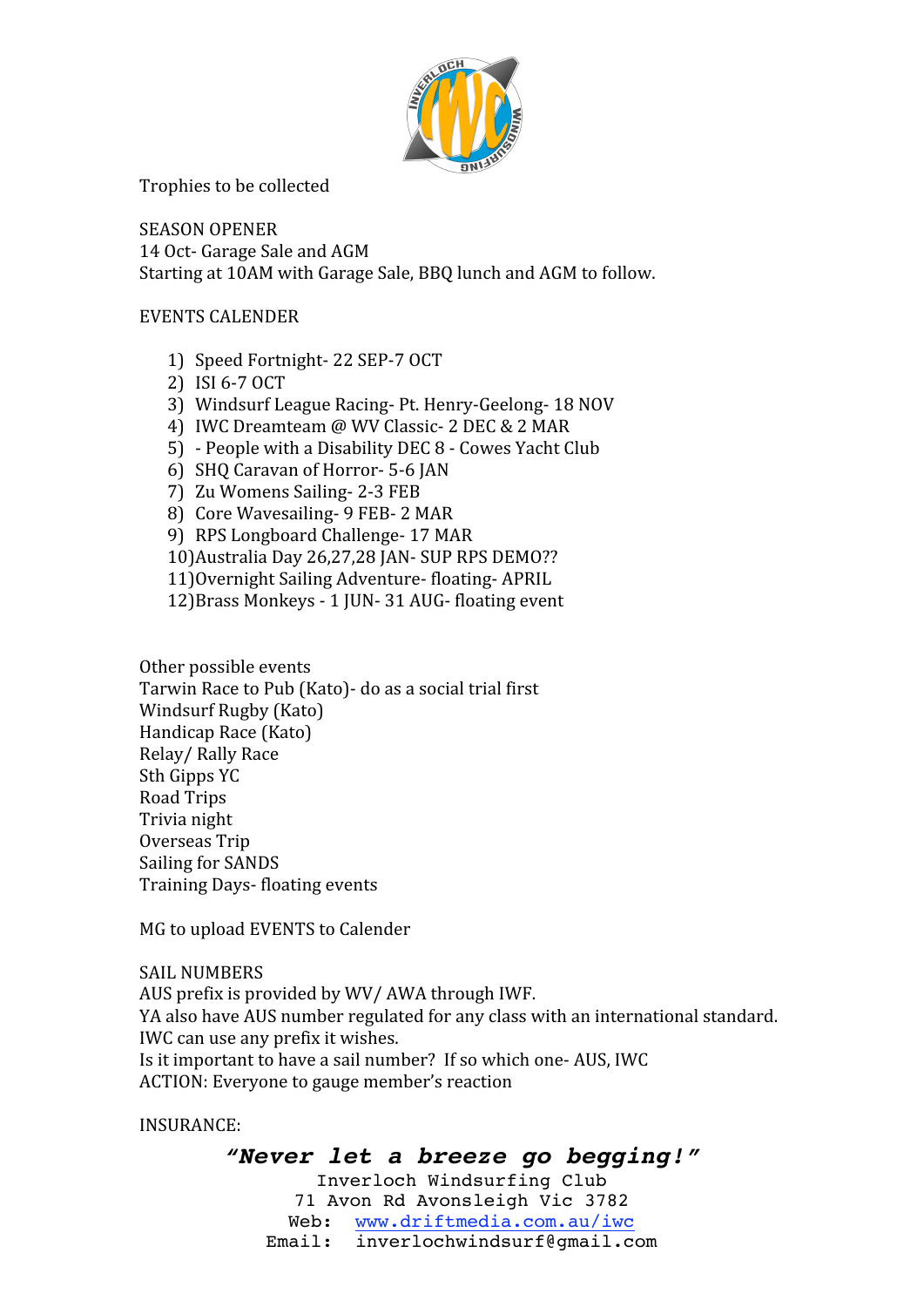

PL Insurance and Professional Indemnity- \$1000 plus \$200 Brass Monkeys General
Policy
to
proceed‐
DH
to
follow
up Southerly
Busters
will
pay
for
additional

DISCOVER
SAILING

DP
discussed
the
idea
of
Coaching
Centre
with
RYA
Accreditation. Steps‐

- 1)

YA
Dinghy
Instructor‐
\$300
- 2)

Powerboat
handling
Course‐
28
Sept
Grants
close
- 3)

Senior
First
Aid

Email to membership about possibility of offering Coach course to Club members Club
to
contribute
50%

BASS
COAST
COMMUNITY
GRANT Has
been
accepted
for
Safe
Sailing
Area
Beach
Flags,
PFD's

IWC
STORAGE Need
to
seriously
start
looking ACTION:

DH
Chase
up
Derek
Hibbert
and
to
arrange
a
face
to
face
consultation.

MEMBERS
HANDBOOK Quotes
for
Printing Options:

CD/
DVD/
USB
Stick

GENERAL
BUSINESS  $SC-$ Information flow for correspondence in is very difficult. Mick suggested that all correspondence
be
uploaded
to
Basecamp.

PN‐

Training
Days??? We have plenty of take events...we need to give Sail for SANDS- contact direct

IF‐
Spoke
to
Jayco,
not
funding
any
sports
outside
of
cycling
and
horse
racing Come
and
Try
Sailing
for
Jayco

 $MG -$ 

Activities
week
with
WONTHAGGI
HS.

Run
a
day
for
the
school
in
activities
week

Possibly naming new board in Ray's memory. Agreed by committee that new Naish beginners board shall be named and sign written as "The Fahlberg Flyer"

Web Hit Figures- presentation averaging nearly 50000 per month